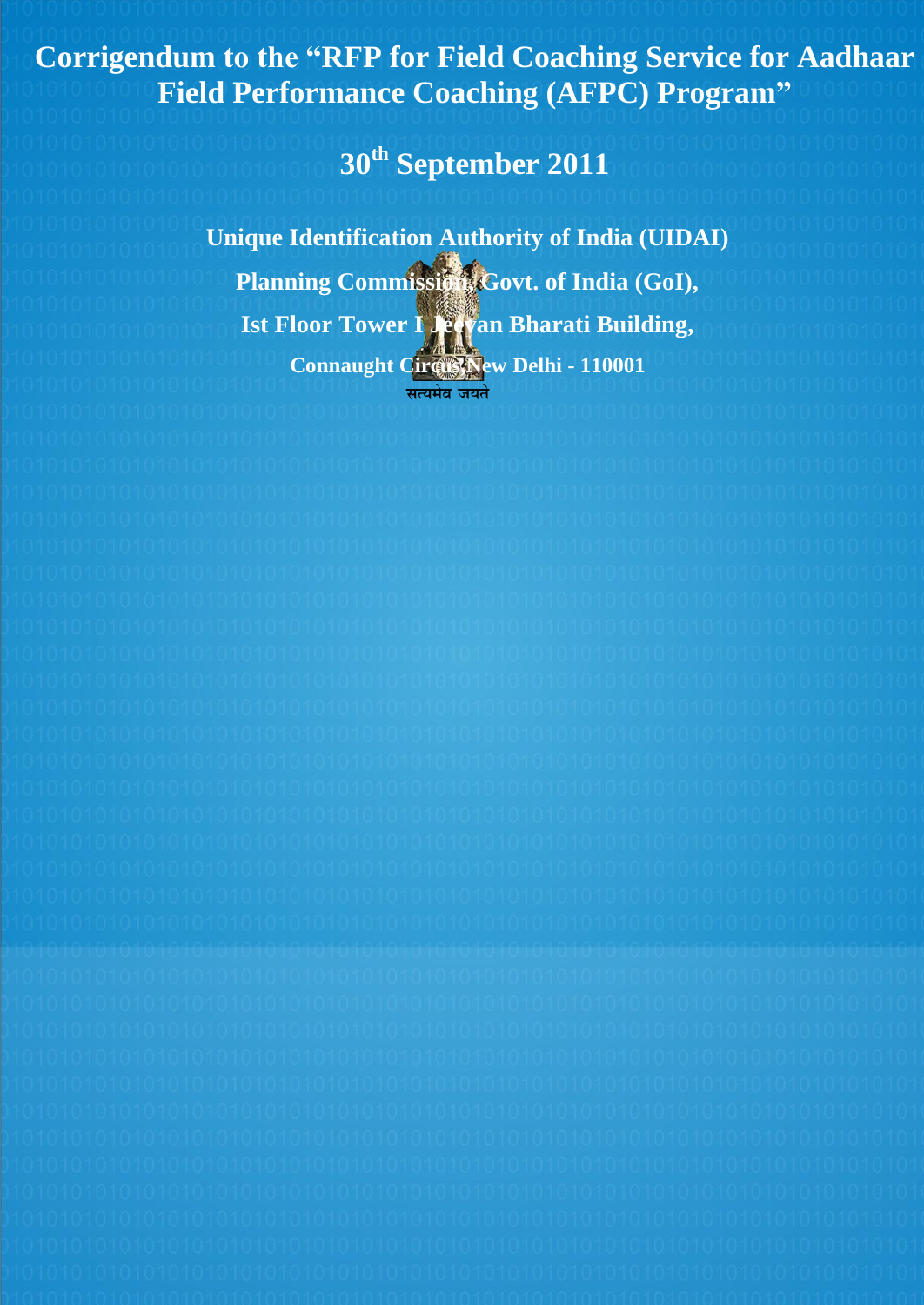# **RFP for Field Coaching Service for Aadhaar Field**

## **Performance Coaching (AFPC) Program**

| Sl.No          | Page No / Section No<br>of the "RFP for Field<br><b>Coaching Service for</b><br><b>Aadhaar Field</b><br><b>Performance Coaching</b><br>(AFPC) Program<br>,, | <b>Existing text</b>                                                                                                                                                                                                                                                                                                                                                                                                                                                      | To be read as<br>(Modified text)                                                                                                                                            |
|----------------|-------------------------------------------------------------------------------------------------------------------------------------------------------------|---------------------------------------------------------------------------------------------------------------------------------------------------------------------------------------------------------------------------------------------------------------------------------------------------------------------------------------------------------------------------------------------------------------------------------------------------------------------------|-----------------------------------------------------------------------------------------------------------------------------------------------------------------------------|
| $\mathbf{1}$   | Page no24:, $1.12(A)$ Sr<br>No 3, Eligibility Criteria                                                                                                      | . The applicant should have<br>annual turnover of 1 crore<br>from ICT training over each<br>of the last 5 (five) years                                                                                                                                                                                                                                                                                                                                                    | applicant should<br>The<br>have annual turnover of 1<br>from<br><b>ICT</b><br>crore<br>training/skill<br>based<br>training over each of the<br>(five)<br>last<br>5<br>years |
| $\overline{2}$ | Page no 24, .12(A) Sr<br>No $5$ (a,b,c,d), Eligibility<br>Criteria                                                                                          | The applicant should be<br>a)<br>operating at national<br>level with operational<br>training facilities in at<br>least 20 of the States/UT<br>head quarters.<br>The centers should have<br>b)<br>facilities including<br>hardware / licensed<br>software / LAN / Internet<br>etc.<br>Each of these centers<br>C)<br>should be operational for<br>the last 2(Two) years.<br>Each center should have<br>d)<br>facilities with a minimum<br>of 20 computers for<br>training. | The applicant should have<br>office in at least one state of<br>each region applied for<br>office<br><b>The</b><br>should<br>be<br>operational for at least 1<br>year.      |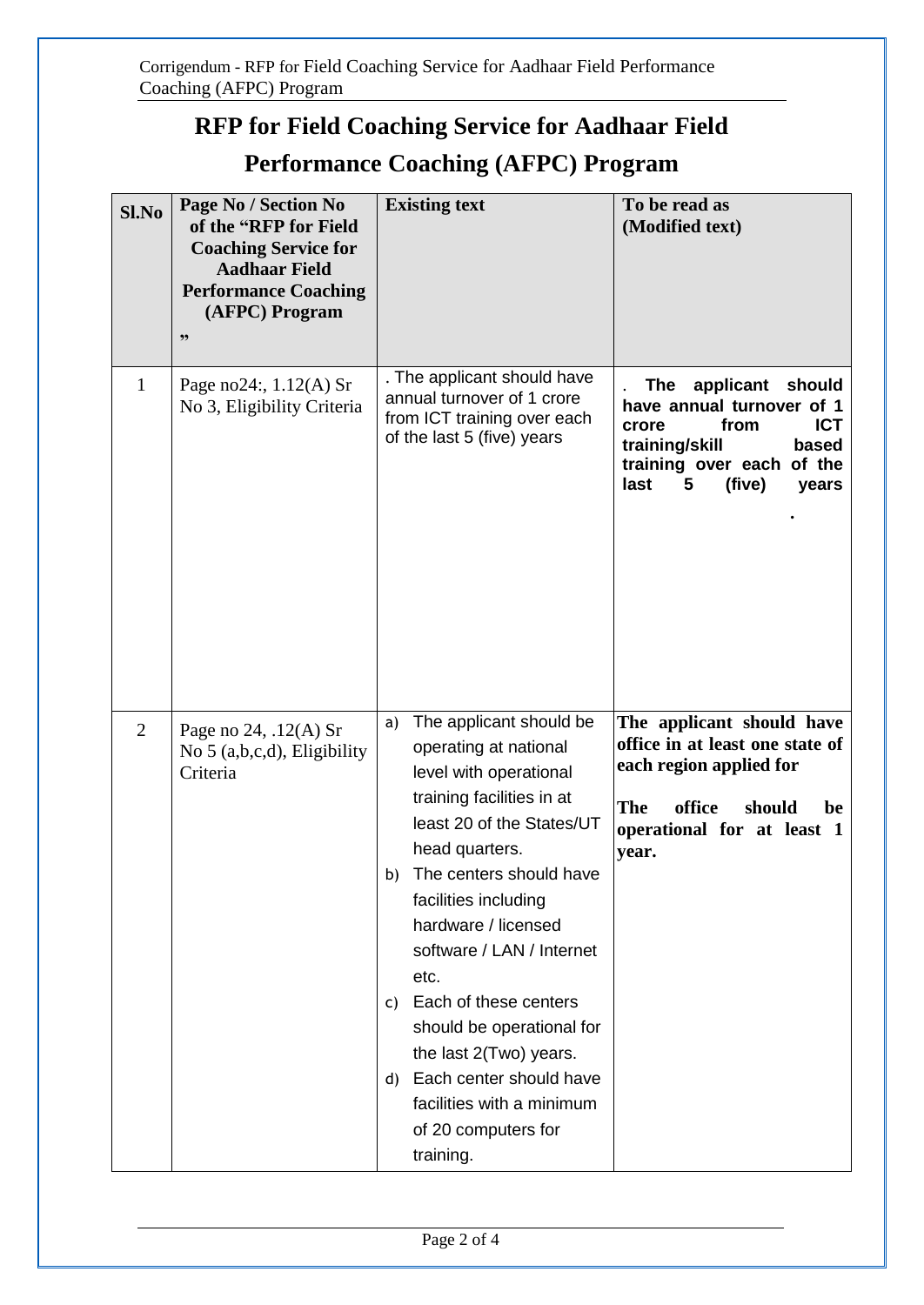#### Corrigendum - RFP for Field Coaching Service for Aadhaar Field Performance Coaching (AFPC) Program

| 3              | Page no $24$ , $.12(A)$ Sr<br>No 6 Eligibility Criteria        | The applicant should have<br>designed and conducted a<br>minimum of 10 Information<br>Communications<br>and<br>Technology(ICT)<br>skill<br>oriented training programs,<br>each of at least 50 hrs<br>duration, during each of the<br>last $5$ (Five) years as on 31 <sup>st</sup><br>March 2011.<br>Only trainings conducted for | The applicant should have<br>designed and conducted a<br>minimum of 10 Information<br><b>Communications</b><br>and<br>Technology(ICT)<br>training<br>or skill oriented training<br>programs, each of at least<br>50 hrs duration, during<br>each of the last 5(Five)<br>years as on 31 <sup>st</sup> March<br>2011.                                                           |
|----------------|----------------------------------------------------------------|----------------------------------------------------------------------------------------------------------------------------------------------------------------------------------------------------------------------------------------------------------------------------------------------------------------------------------|-------------------------------------------------------------------------------------------------------------------------------------------------------------------------------------------------------------------------------------------------------------------------------------------------------------------------------------------------------------------------------|
|                |                                                                | students of grade 12 and<br>above will be considered.                                                                                                                                                                                                                                                                            | Only trainings conducted<br>for students of grade 12<br>above<br>will<br>be<br>and<br>considered.                                                                                                                                                                                                                                                                             |
| $\overline{4}$ | Page no 24-25 1.12(A)<br>Sr No 7 (a,b) Eligibility<br>Criteria | a) The applicant should have<br>at least 100 faculty members<br>to deliver and design ICT<br>skills<br>oriented<br>training<br>programs. Out of these 100,<br>at least 50 should on the<br>rolls of the applicant for at<br>least 2 years.<br>b) These may include the<br>applicant's franchise/affiliate<br>training centers.   | The applicant should have<br>100<br>least<br>faculty<br>at<br>members to deliver and<br><b>ICT</b><br>design<br>training<br>or<br><b>skills</b><br>oriented<br>training<br>programs. Out of these<br>100, at least 50 should on<br>the rolls of the applicant<br>for at least 2 years.<br>b) These may include the<br>applicant's<br>franchise/affiliate training<br>centers. |
| 5              | Page No 26-27, 1.14<br><b>Allocation of Regions</b>            | The agency should propose<br>2 resources for the role of<br>Project Manager in each<br>state. The CVs of the<br>proposed project manager<br>for each state are to be<br>submitted with this bid.                                                                                                                                 | The agency should<br>propose 1 resource for<br>the role of Project<br><b>Manager/Project Lead in</b><br>each region. The CVs of<br>the proposed project<br>manager for each region<br>are to be submitted with<br>this bid.<br>The agency while                                                                                                                               |